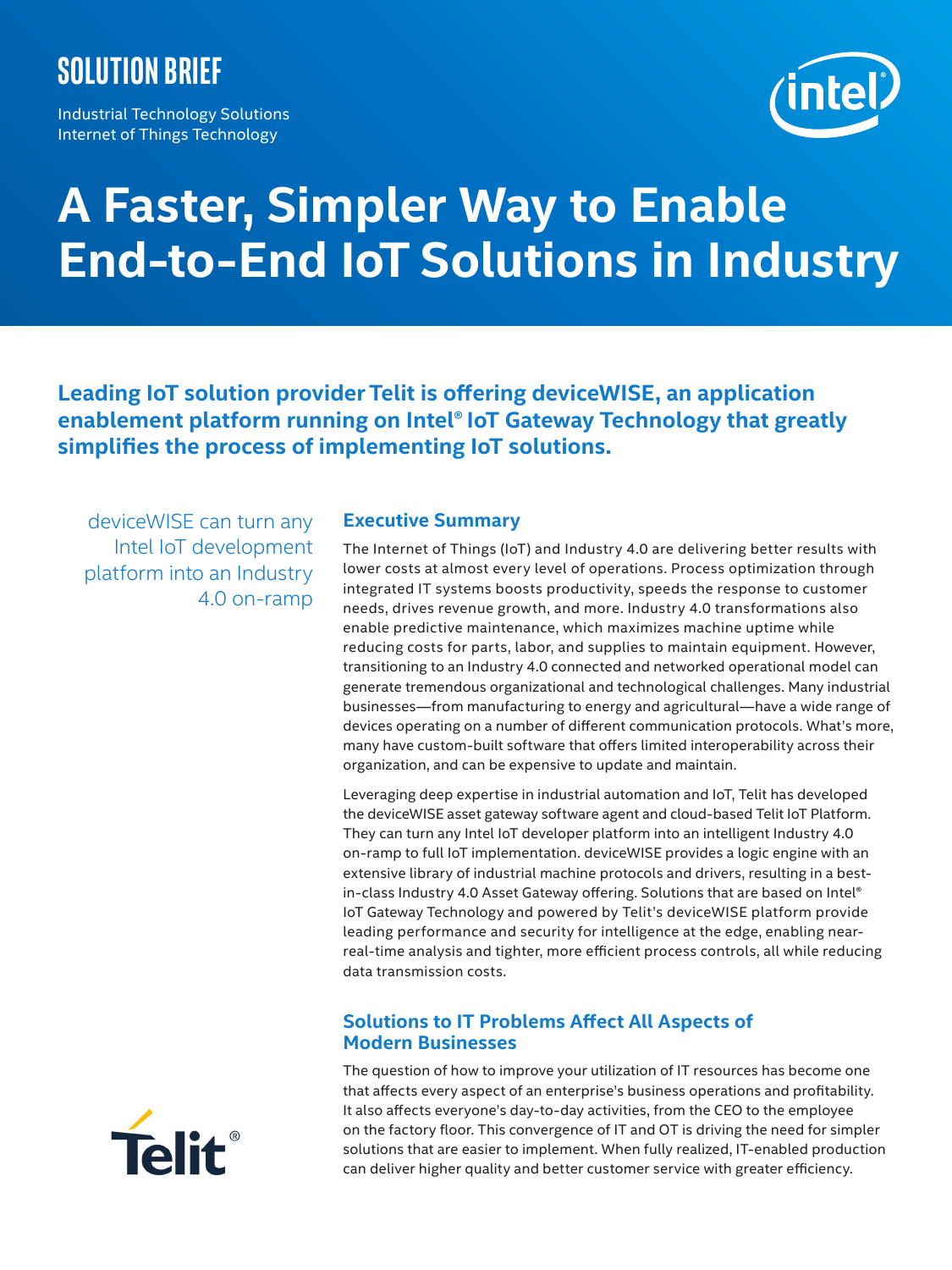#### **More Available, but Also More Complex**

Developments in IoT technology have made the assets required to develop transformative IoT solutions more available and more affordable. Simultaneously, highspeed networking has become widely available, even in remote locations. This evolution has led to a great number of different devices, speaking different languages, and requiring different approaches to connecting them to enterprise management applications. Many factory floors are a diverse collection of technologies, platforms, robotics, machines, and tools, and this mixed bag of solutions is rarely compatible with back-end platforms for MES, CRM, and other management, and decision-making software. The internal resources required to overcome these challenges are still expensive, which can dilute the business value of Industry 4.0, and in some cases make it cost prohibitive.

What's more, the enterprise business requirements require custom-built solutions, which are time intensive and expensive to implement. And when a new process, technology, or machine needs to be brought online, creating wholly new, custom software and drivers limits the speed at which new solutions can be implemented.

## **deviceWISE Is Changing the IoT Equation**

Acting as a universal translator for the factory floor, deviceWISE is the industry-leading, enterprise-grade industrial automation platform designed to easily connect disparate production equipment from different suppliers to enterprise systems. This equipment—which would otherwise be siloed—can be connected without custom programming, even if each machine uses different protocols, interfaces, and applications. Preconfigured for cloud connectivity and integration via Telit's IoT Portal, the scalable architecture of deviceWISE is configurable to meet the needs of multiple industrial environments and existing technologies and tools by leveraging a vast library of standardized device drivers and enterprise connectors.

## **Connecting Virtually Any Device to Enterprise Applications**

Powering the interoperability of deviceWISE is a massive library of native drivers for virtually any sensor, RFID tag reader, programmable logic controller (PLC), microcontroller, industrial router, or other industrial machine. These drivers support device communication for tighter controls over machine operations and better visibility of assets across the enterprise. With these devices connected to gateways, it will be possible to perform real-time edge analytics, and connect equipment to the cloud and to enterprise management software. To help you fully realize the investments you've made in enterprise systems, deviceWISE offers built-in cloud connectivity, and integrates with legacy stems of many different types, so there's no need to change your enterprise, or even to shift your usage of it.



**Figure 1.** One common tool saves development and maintenance time and cost for both OT and IT.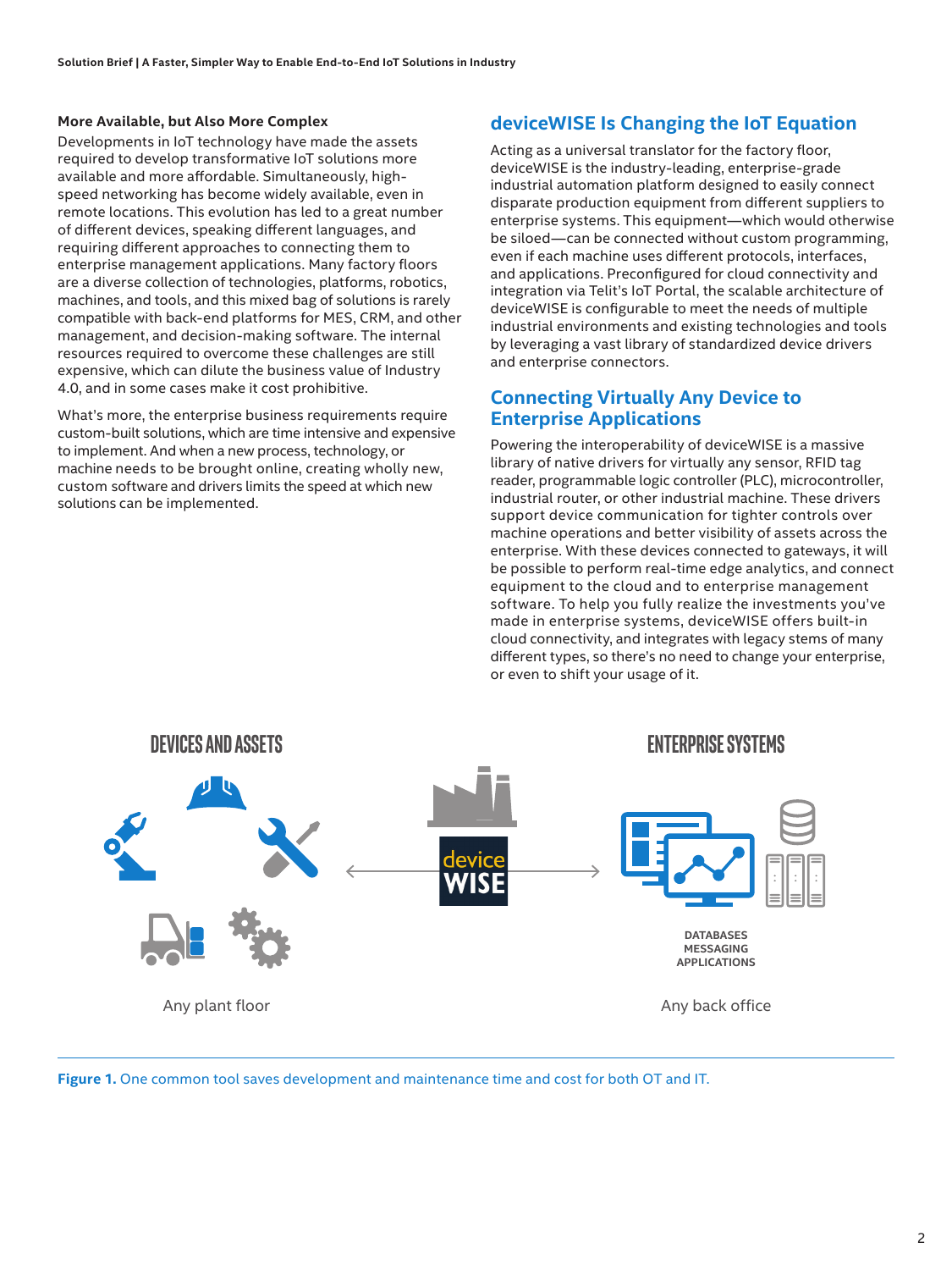#### **Designed to Support a Wide Array of Businesses**

deviceWISE runs on any computer system. It is also able to run on programmable logic controllers (PLC), rack systems, or backplanes. Once deviceWISE is fully implemented, virtually any machine, sensor, or other device can begin to transfer bidirectional data—both sending edge data to enterprise software, and receiving logic and instructions. Simple-touse graphical tools can be used to configure these new networks of machines, the cloud, and enterprise software. Your IT developers will not have to learn new programming languages or go to the effort of writing lengthy custom code.

#### **Flexibility Delivers Results**

Maintaining your competitiveness means being more flexible with the same amount of resources. For example, a manufacturer may need to be able to ramp up production to respond to economic forces without increasing staff. Achieving desired results may also require a business to find new ways to maximize coordination between different plants and other resources or it may need to create different types of facilities to serve different purposes. If these facilities lack the ability to work with each other and the back office efficiently, key opportunities may be lost.

With the deviceWISE platform and Intel IoT Gateway Technology, businesses can leverage analytics insights and tighter process controls to respond dynamically and increase productivity. They can rapidly bring on other resources or coordinate with satellite facilities to assist in achieving the ever more demanding business goals. Solutions that would take a large amount of custom programming, such as the creation of new drivers to incorporate new machines or tools, are implemented in a fraction of the time with deviceWISE.

#### **Scalability for Varying Requirements**

With Intel Inside®, Intel IoT Gateway Technology provides an inherently flexible and scalable infrastructure from the edge to the data center. Support for Intel® Quark™, Intel® Atom™, and Intel® Core™ processors means solutions based on Intel IoT Gateway Technology have the performance to support a range of workload requirements, both today and in the future.



**Figure 2.** deviceWISE is helping a great number of industries and markets transition to Industry 4.0.

## **The Key Components of deviceWISE**

#### **Asset Gateway Agent**

The deviceWISE Asset Gateway is one of the essential components of the Telit IoT Platform. At its core, the Asset Gateway—which runs on Windows\* or Linux\*—is software that communicates with the company's assets, processes any data, and sends the processed data either to the Telit IoT Portal or to one of the enterprise applications via a deviceWISE Enterprise Gateway. The Asset Gateway uses the deviceWISE Workbench to configure its innovative logic engine that enables rapid development of applications—eliminating time-consuming custom application development and testing that accompany many custom applications. The deviceWISE Asset Gateway software agent acts as a server. deviceWISE Workbench connects to the agent and can be used to connect, configure, and fetch data from the assets connected to it.

#### **Telit IoT Portal**

The Telit IoT Portal is a hosted service that handles all security, messaging, device management, and administration for the application solution. The IoT Portal is configured and monitored using the web-based Management Portal.

#### **Enterprise Gateway Agent**

The deviceWISE Enterprise Gateway provides enterprisegrade software that is installed in the back office to instantly map data from the deviceWISE AEP to enterprise applications such as Microsoft MSMQ, IBM WebSphere\* AS, IBM MQ\*, IBM Maximo\*, Oracle MOC, SAP NetWeaver\*, and BAPI, as well as many commercial relational databases such as Microsoft SQL Server, Oracle, and MySQL.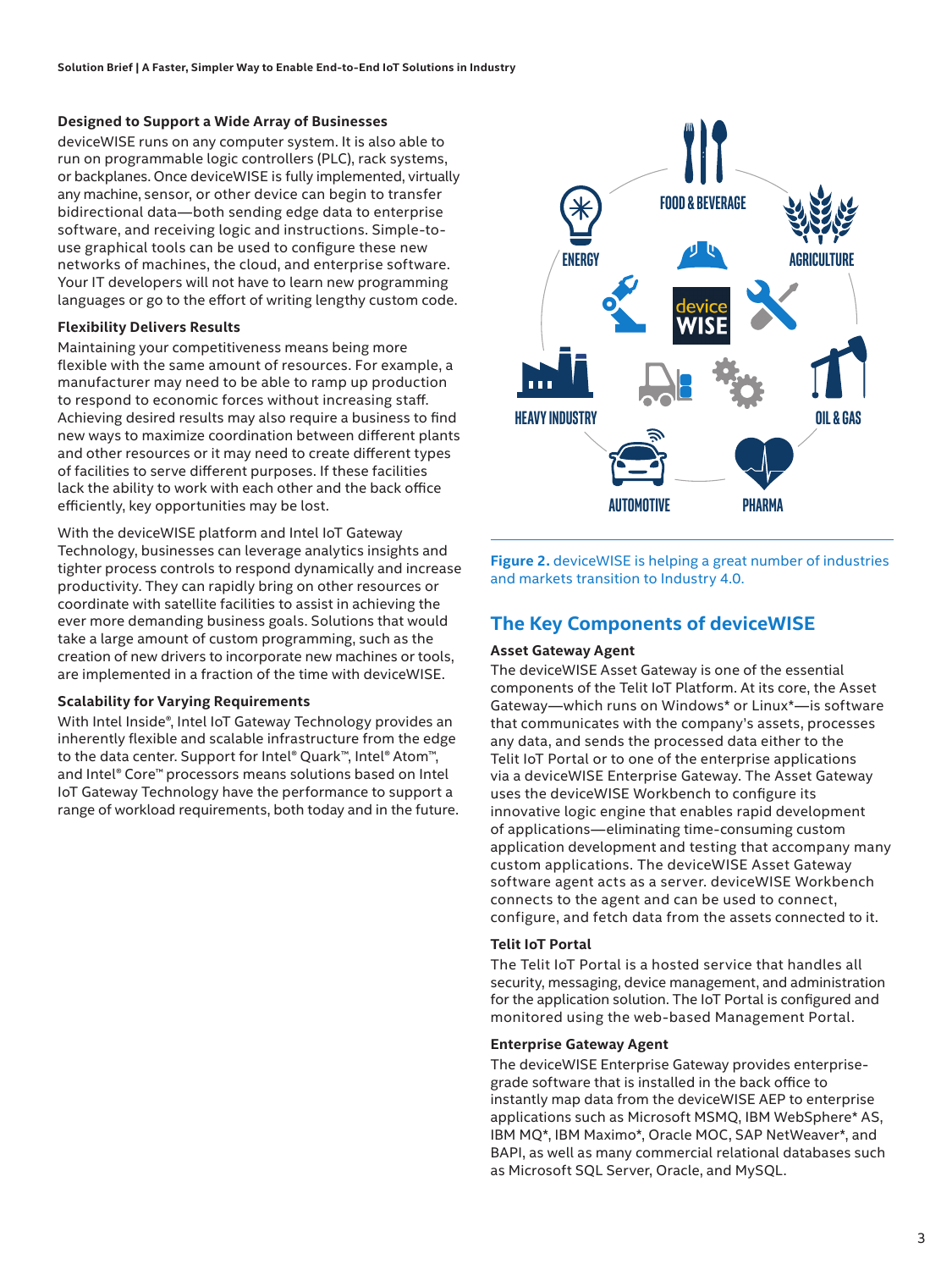## **The Partnership of Intel and deviceWISE Creates Powerful Advantages**

Businesses deploying Intel IoT Gateway Technology solutions powered by the deviceWISE asset agent quickly enable and future-proof their IoT strategy; connect legacy and new systems; help data flow securely between edge devices, the cloud, and the enterprise; and save money for years to come.

#### **Performance at the Edge**

IoT solutions that include the application-ready deviceWISE agent can efficiently aggregate and filter data at the edge, allowing businesses to analyze and act upon information closer to its source, and in near real time. With intelligence at the edge enabled by Intel IoT Gateway Technology and deviceWISE, businesses can be smarter, create new revenue streams, and save money on data transmission, storage, and analysis.

#### **Advanced Data Security and Protection from Costly Attacks**

Intel IoT Gateway Technology with deviceWISE and the Telit IoT Platform administration and security functions provide a superior layered security approach to defend against threats, both external and internal. The multitenant structure provides inherent privacy and security for the coexistence of an endless number of organizations and suborganizations.

**Manageability for Secure Remote Upgrades and Services** Intel IoT Gateway Technology powered by deviceWISE provides a robust set of horizontal, cloud-based applicationcreation and device-management tools to simplify remote operations and updates for any remote application. Remotely configure, provision, and perform software updates based upon your customized parameters. Increase the reliability and continuity of your IoT service by streamlining troubleshooting and technical ticket handling. Reduce IoT device replacements and servicing by empowering customer service and technical support teams.

#### **Faster, More Flexible Deployment with a Platform That Supports Your Choice of Operating Systems and Ecosystem Applications**

Intel IoT Gateway Technology solutions support a wide range of operating systems, ecosystem applications, and plugand-play options to provide developers choice, flexibility, and OS investment protection. Intel IoT Gateway Technology makes it easier for businesses to integrate new or existing cloud partners and manageability solutions.

#### **An Easier Way to Optimize Operations**

The drag-and-drop functionality of the logic configuration tool allows developers to easily create actions and triggers to control operations, or to optimize data collection, aggregation scaling, and validation. No programming is required, and when data is analyzed and optimized it can reduce the processing load on enterprise systems.



**Figure 3.** The deviceWISE Asset Gateway performs the data acquisition and connection to the deviceWISE Enterprise Gateway, where the device drivers, agent functions, and logic to access the business systems reside.